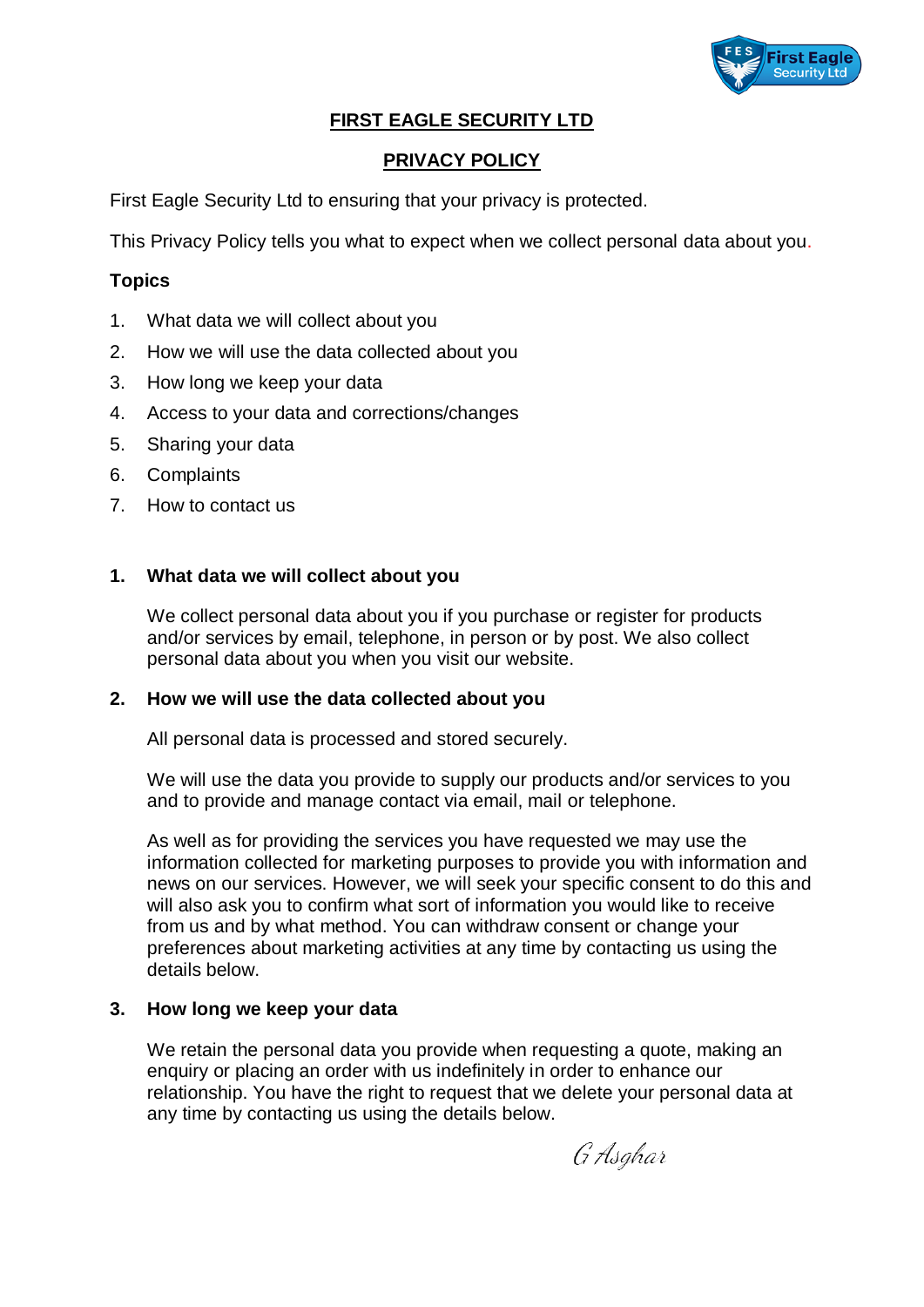Information collected for marketing purposes will be held indefinitely. However, you can withdraw consent or change your preferences about marketing activities at any time by contacting us using the details below.

### **Access to your data and corrections/changes**

If you would like to know what information we hold about you, please write to us using the contact details below.

Please notify us if any of the information we hold about you has changed or is incorrect, we will be happy to update this for you.

## **4. Sharing your data**

We may need to provide certain third-party organisations with your information to provide our services to you such as a courier for delivery goods and our factoring provider. We will only provide them with the information they require and will only permit them to use the information for the required purpose only.

Your information may also be viewed by our IT provider in order to maintain our server and computer security.

If any such third party has used your information for any other reason without your consent, please notify us using the details below and we will investigate the matter.

We do not sell or share for marketing purposes, our customer's e-mail lists.

# **5. Complaints**

We strive to meet the highest standards when collecting and using personal information. For this reason, we take any complaints we receive about this very seriously.

If you think that our collection or use of information is unfair, misleading or inappropriate please bring it to our attention. You may report any concerns regarding the way in which we have handled your personal data by contacting the Information Commissioner's Office.

G Asahar